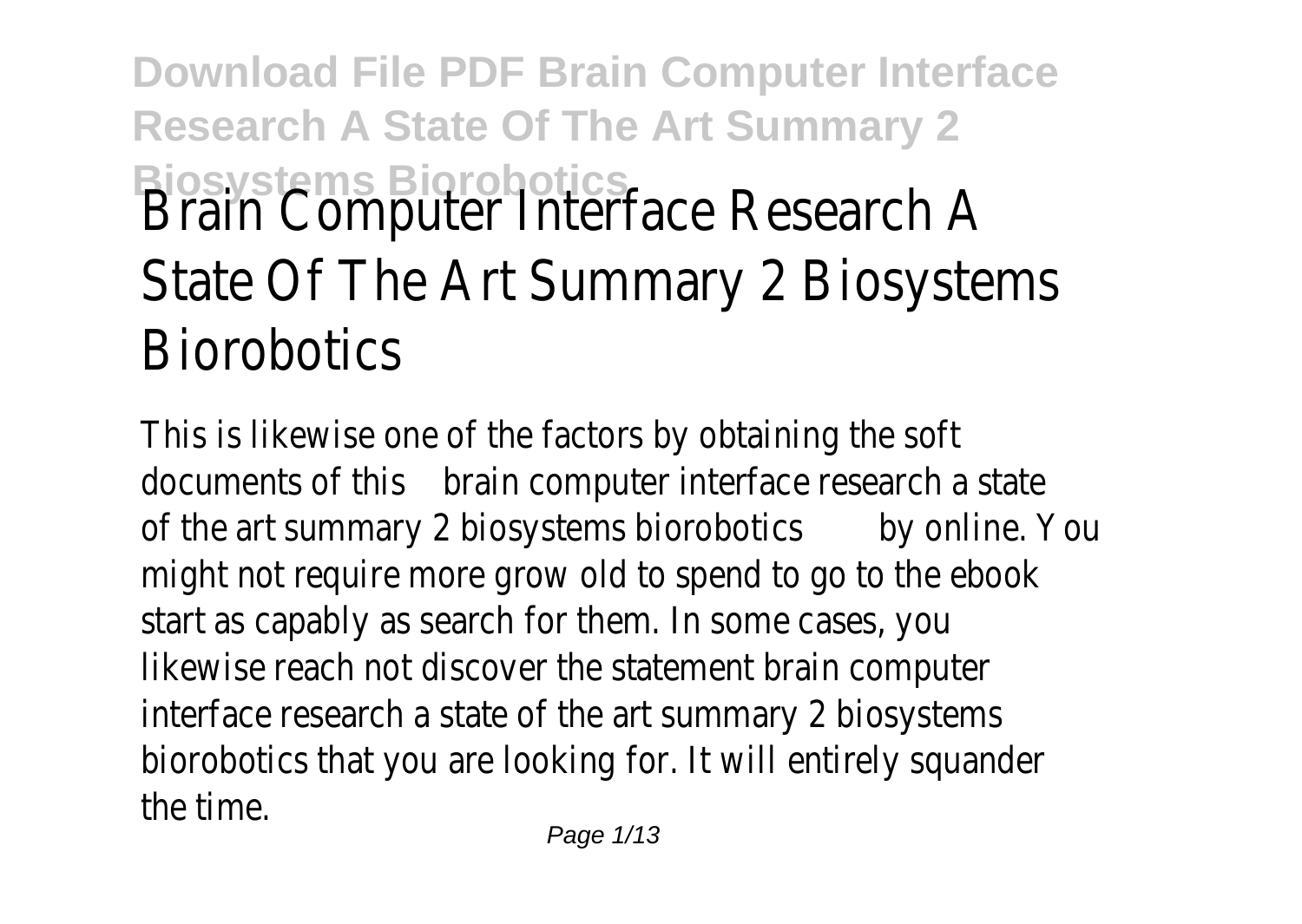However below, next you visit this web page, it will be consequently unconditionally simple to get as with ease as download lead brain computer interface research a state of the art summary 2 biosystems biorobotics

It will not undertake many time as we accustom before. You can accomplish it even though bill something else at house and even in your workplace. fittingly easy! So, are you question? Just exercise just what we have enough money below as with ease as evaluatior brain computer interface research a state of the art summary 2 biosystems biorobotics what you afterward to read!

The free Kindle books here can be borrowed for 14 days and Page 2/13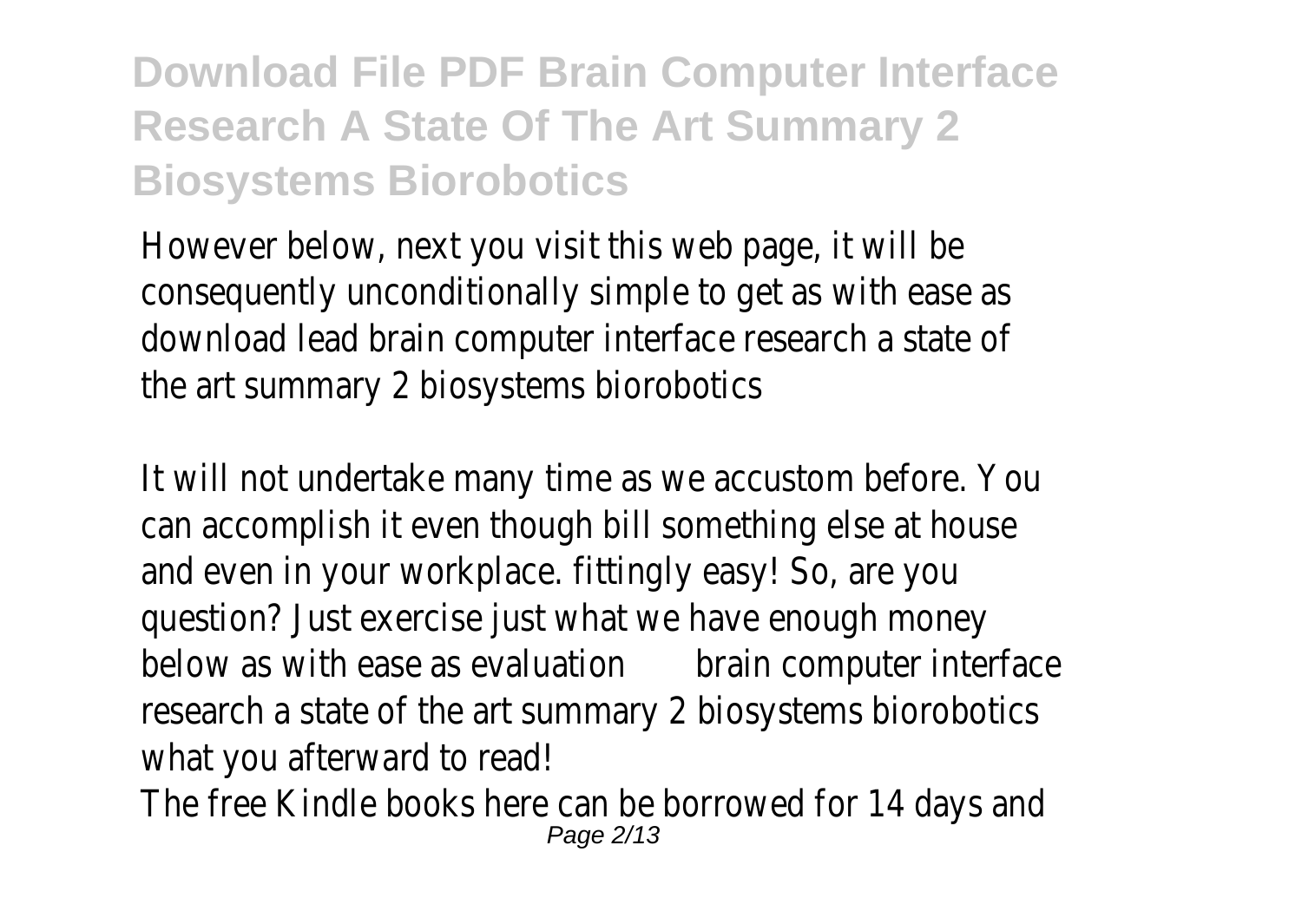**Download File PDF Brain Computer Interface Research A State Of The Art Summary 2 Biosystems Biorobotics** then will be automatically returned to the owner at that time.

Brain Computer Interface Research A

Brain-Computer Interface A brain–computer interface (BCI) is a system that measures activity of the central nervous system (CNS) and converts it into artificial output that replaces, restores, enhances, supplements, or improves natural CNS output, and thereby changes the ongoing interactions between the CNS and its external or internal environment.

Brain-Computer Interface - an overview | ScienceDirect **Topics** 

A brain-computer interface, sometimes called a neural-control interface, mind-machine interface, direct neural interface, or Page 3/13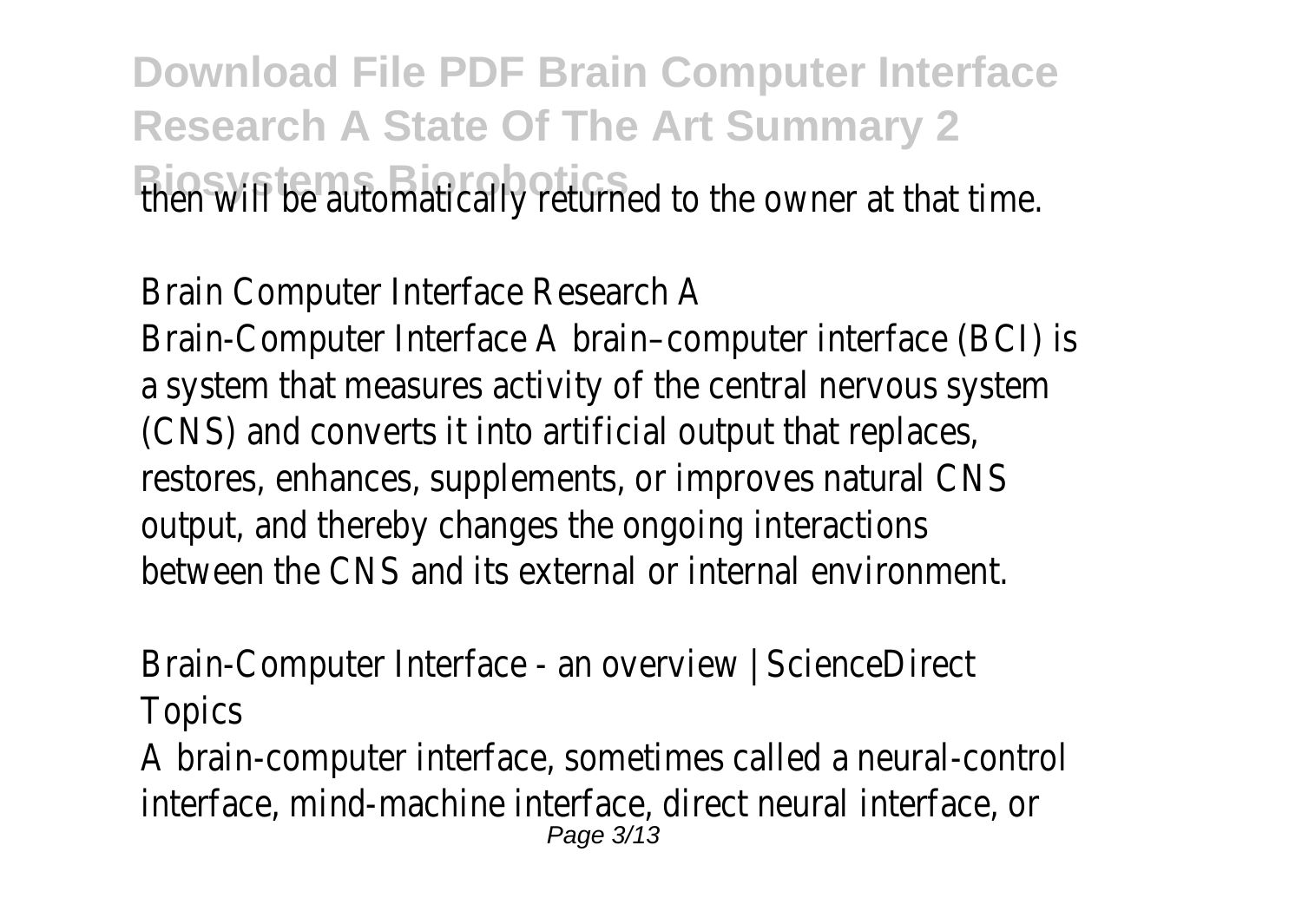**Download File PDF Brain Computer Interface Research A State Of The Art Summary 2 Biosystems Biorobotics** brain-machine interface, is a direct communication pathway between an enhanced or wired brain and an external device. BCI differs from neuromodulation in that it allows for bidirectional information flow. BCIs are often directed at researching, mapping, assisting, augmenting, or repairing human cognitive or sensory-motor functions. Research on BCIs began in the 1970s at th

Brain–computer interface - Wikipedia May 10, 2018 — Brain-computer interfaces (BCIs) are seen as a potential means by which severely physically impaired individuals can regain control of their environment, but establishing such an ...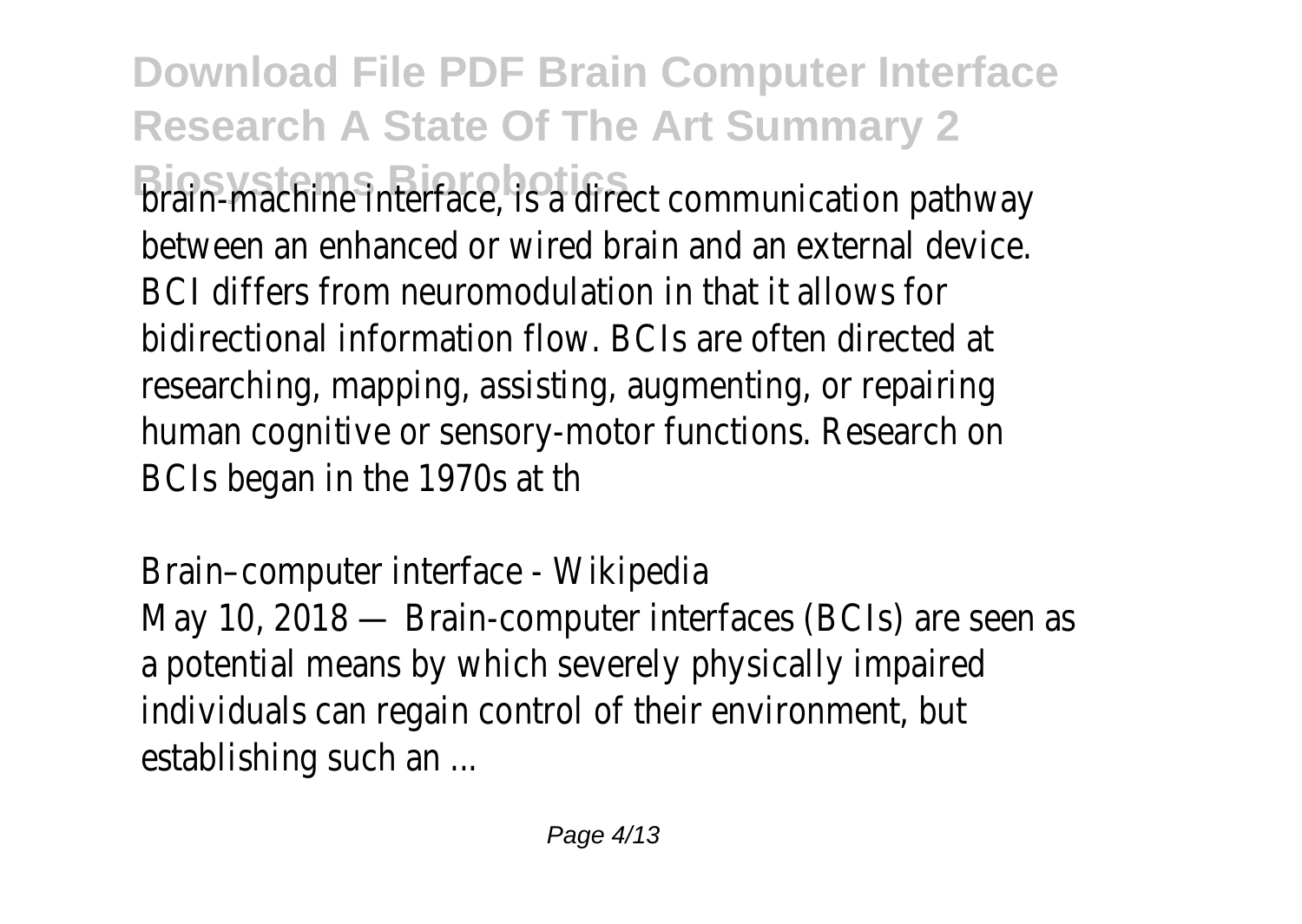**Download File PDF Brain Computer Interface Research A State Of The Art Summary 2 Brain-Computer Interfaces News -- ScienceDaily** Brain-computer interface (BCI) research has been advancing quickly, and novel directions with both invasive and noninvasive BCIs could help new patient groups. Each year, the annual BCI Research Award recognizes the top projects in BCI research.

Brain-Computer Interface Research: A State-of-the-Art ... Brain-Computer Interface Research. The term Direct Brain Interface is intended to emphasize the function of the BCI as a direct connection between the human brain and various kinds of technologies (not just computers). The UM-DBI lab has been funded by the Mildred Swanson Foundation, Cerebral Palsy Alliance, the National Institute on Disability... Page 5/13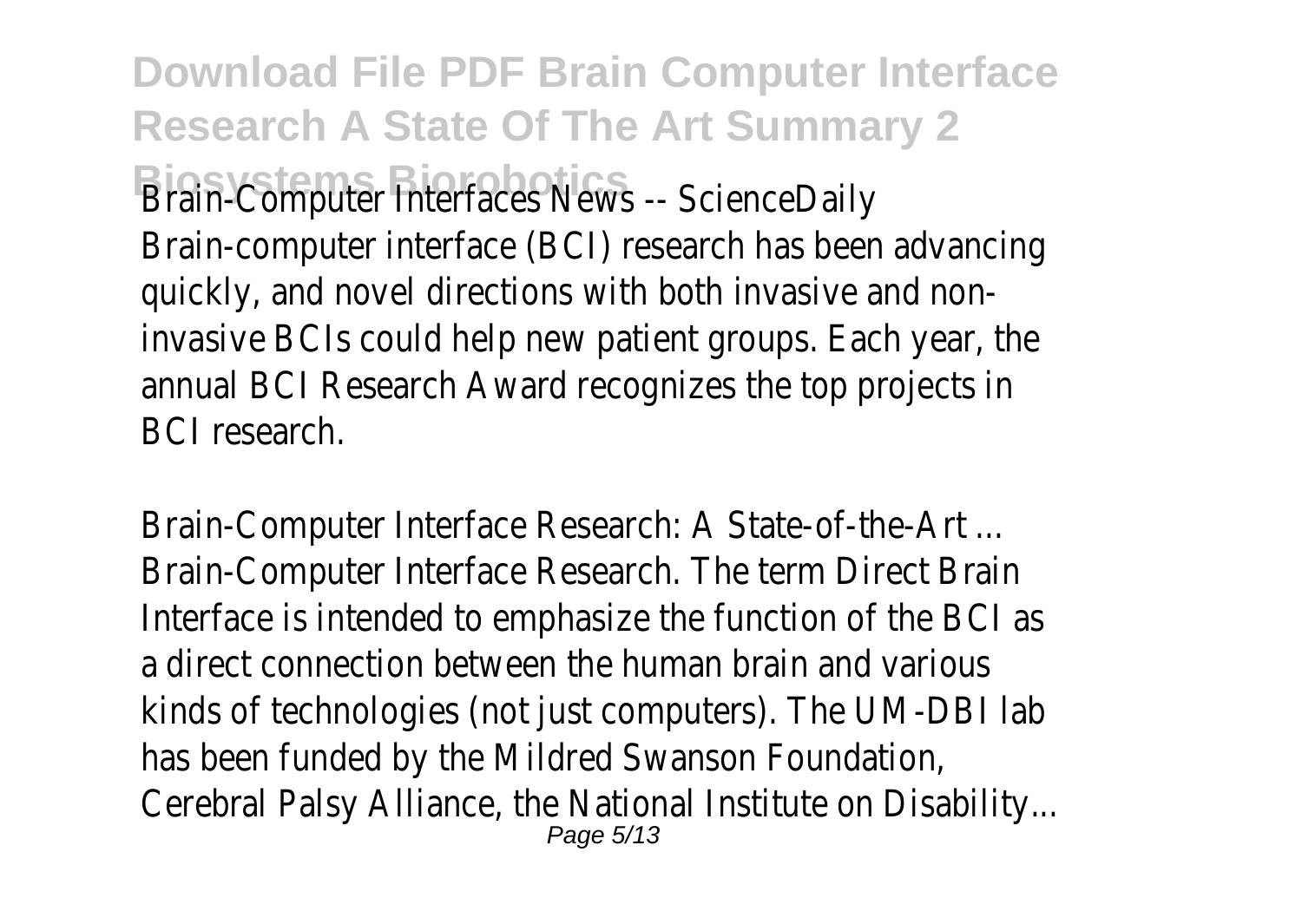Brain-Computer Interface Research | Physical Medicine and ...

Brain Computer Interface. The Laboratory of Neural Injury and Repair at Wadsworth Center has solved this problem by developing a new generation of brain-based communication interface (BCI) that can provide communication and control functions for people who have lost muscle control. By recording brain waves from the scalp and then decoding them,...

Brain Computer Interface | Health Research, Inc. A brain-computer interface (BCI) is a computer-based system that acquires brain signals, analyzes them, and translates Page 6/13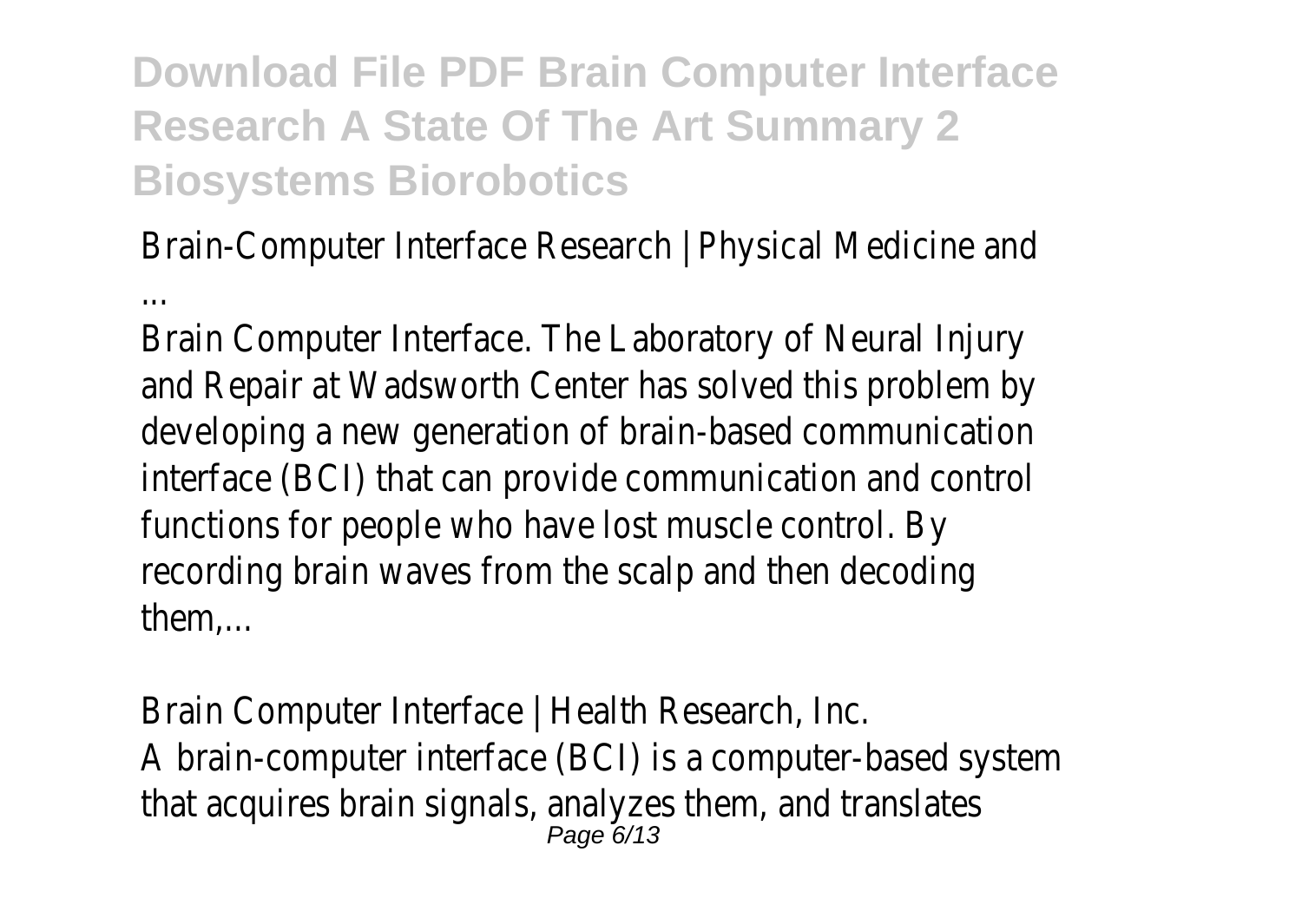**Download File PDF Brain Computer Interface Research A State Of The Art Summary 2 Biosystems Biorobotics** them into commands that are relayed to an output device to carry out a desired action.

Brain-Computer Interfaces in Medicine The objectives of Brain Computer Interface Research project are to: develop open-source software for on-line EEG analysis and brain-computer interfaces; compare signal quality and BCI performance of various EEG systems in users' homes; develop new algorithms for identifying cognitive components ...

Top MS in Brain Computer Interface | AdmissionTable.com Brain-computer interface advance allows fast, accurate typing by people with paralysis. A clinical research paper led by Page 7/13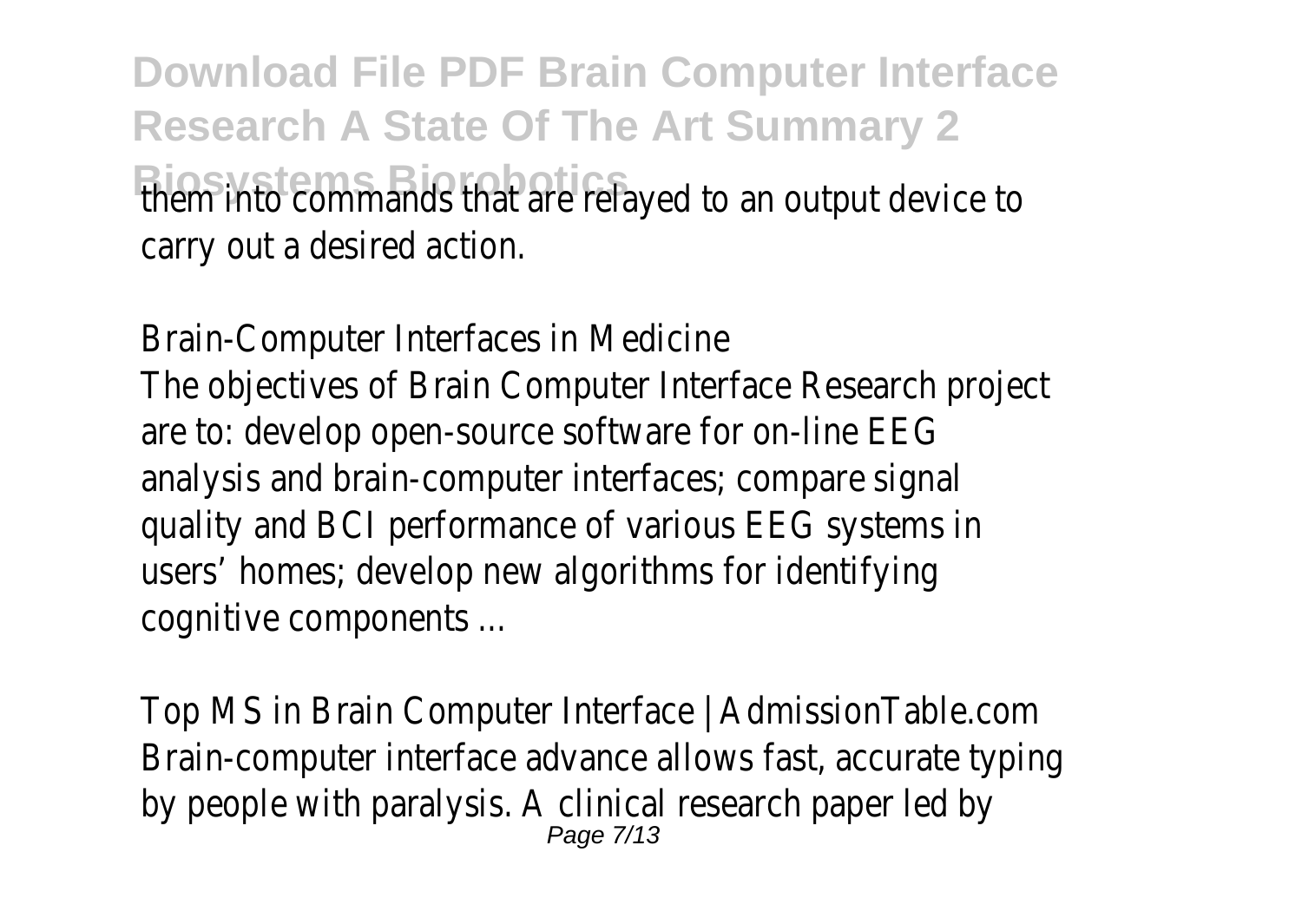**Download File PDF Brain Computer Interface Research A State Of The Art Summary 2 Bianford University investigators has demonstrated that a** brain-to-computer hookup can enable people with paralysis to type via direct brain control at the highest speeds and accuracy levels reported to date. The report...

Brain-computer interface advance allows fast, accurate ... Brain Computer Interface Market Overview: The primary function of a brain computer interface device is to intercept the electrical signals that pass between the neurons and transmit them to an external device. Brain computer interface (BCI) is also referred to as a brain machine interface (BMI), direct neural interface (DNI), or mind machine interface (MMI).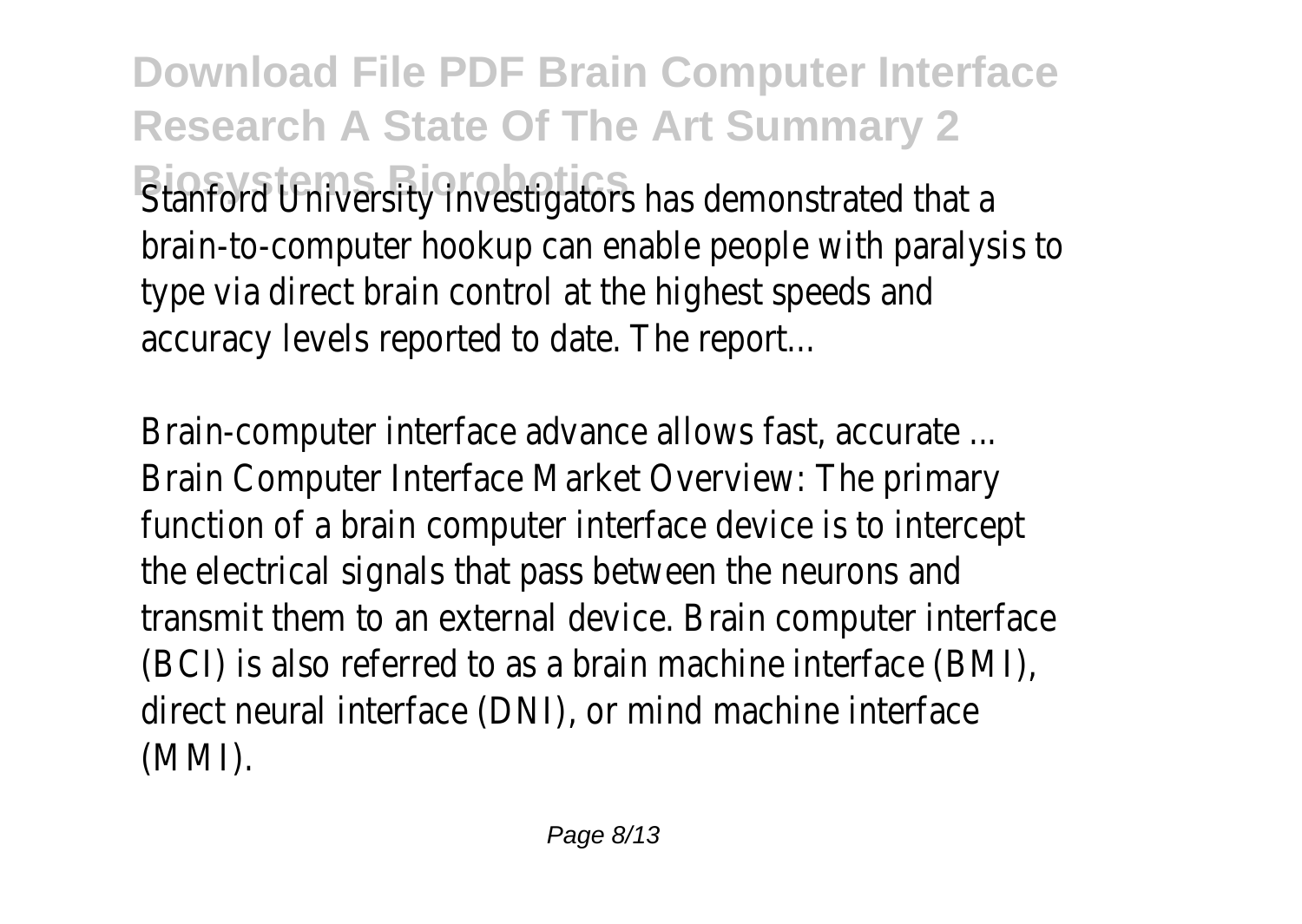**Download File PDF Brain Computer Interface Research A State Of The Art Summary 2 Brain Computer Interface Market Size, Trends & Industry ...** Brain-Computer Interface (BCI) By Betts Peters, M.A., CCC-SLP and Melanie Fried-Oken, Ph.D., CCC-SLP. Q: What is a brain-computer interface? A: A brain-computer interface (BCI), also known as a brain-machine interface, is a system that allows a person to control a computer or other electronic device using only his or her brainwaves, with no movement required.

Brain-Computer Interface (BCI) - The ALS Association Brain computer interface technology represents a highly growing field of research with application systems. Its contributions in medical fields range from prevention to neuronal rehabilitation for serious injuries. Page 9/13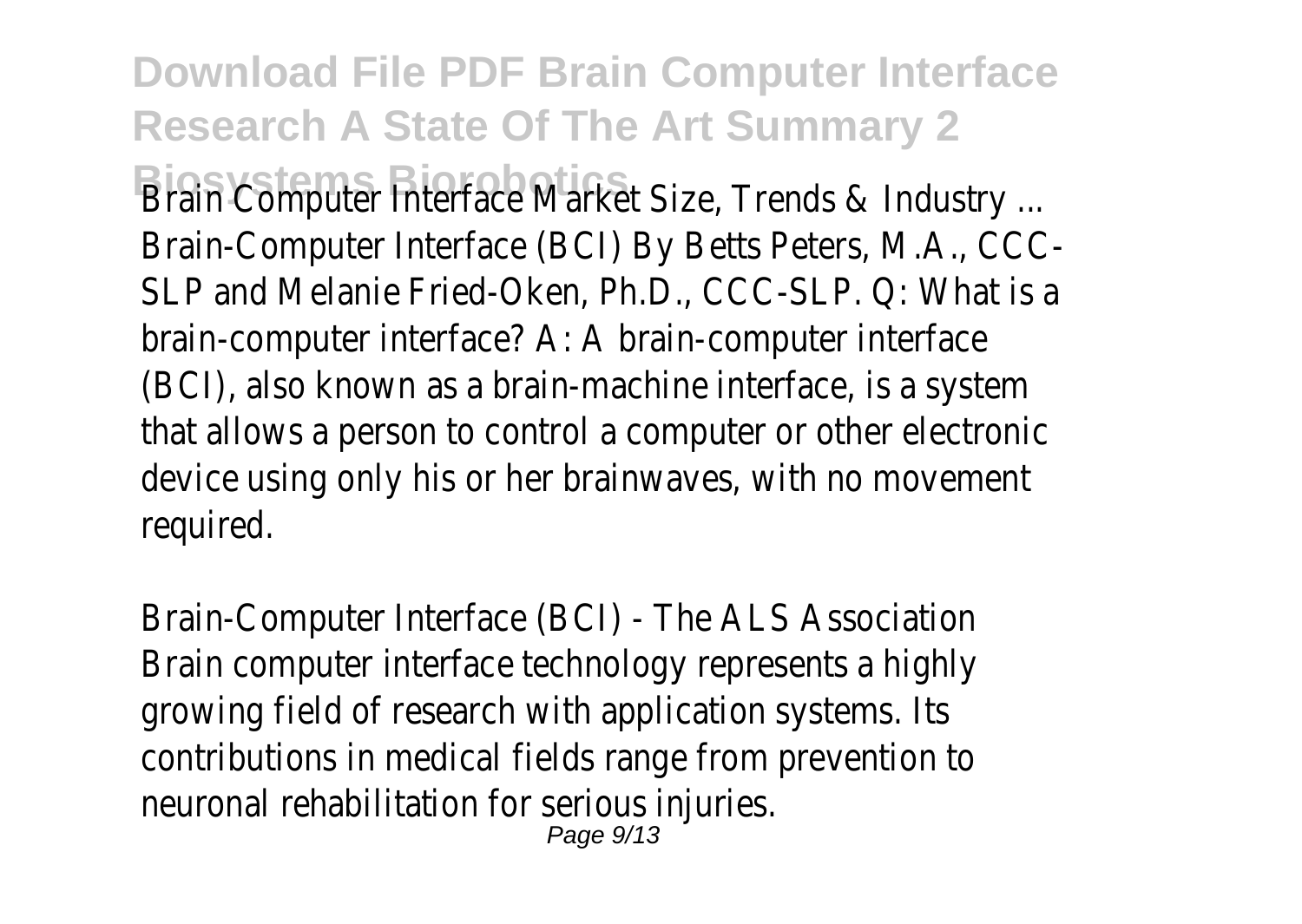Brain computer interfacing: Applications and challenges ... A brain-computer interface (BCI) is a communication approach that permits cerebral activity to control computers or external devices. Brain electrical activity recorded with electroencephalography ...

(PDF) Brain Computer Interface: A Review - ResearchGate BCI research (also called brain-machine interface research) represents a rapidly growing field. Academic researchers have studied whether BCI users can directly interact with computer software through brain activity alone: one study tested a BCI system on its ability to detect and classify brain activity with its paired mental actions.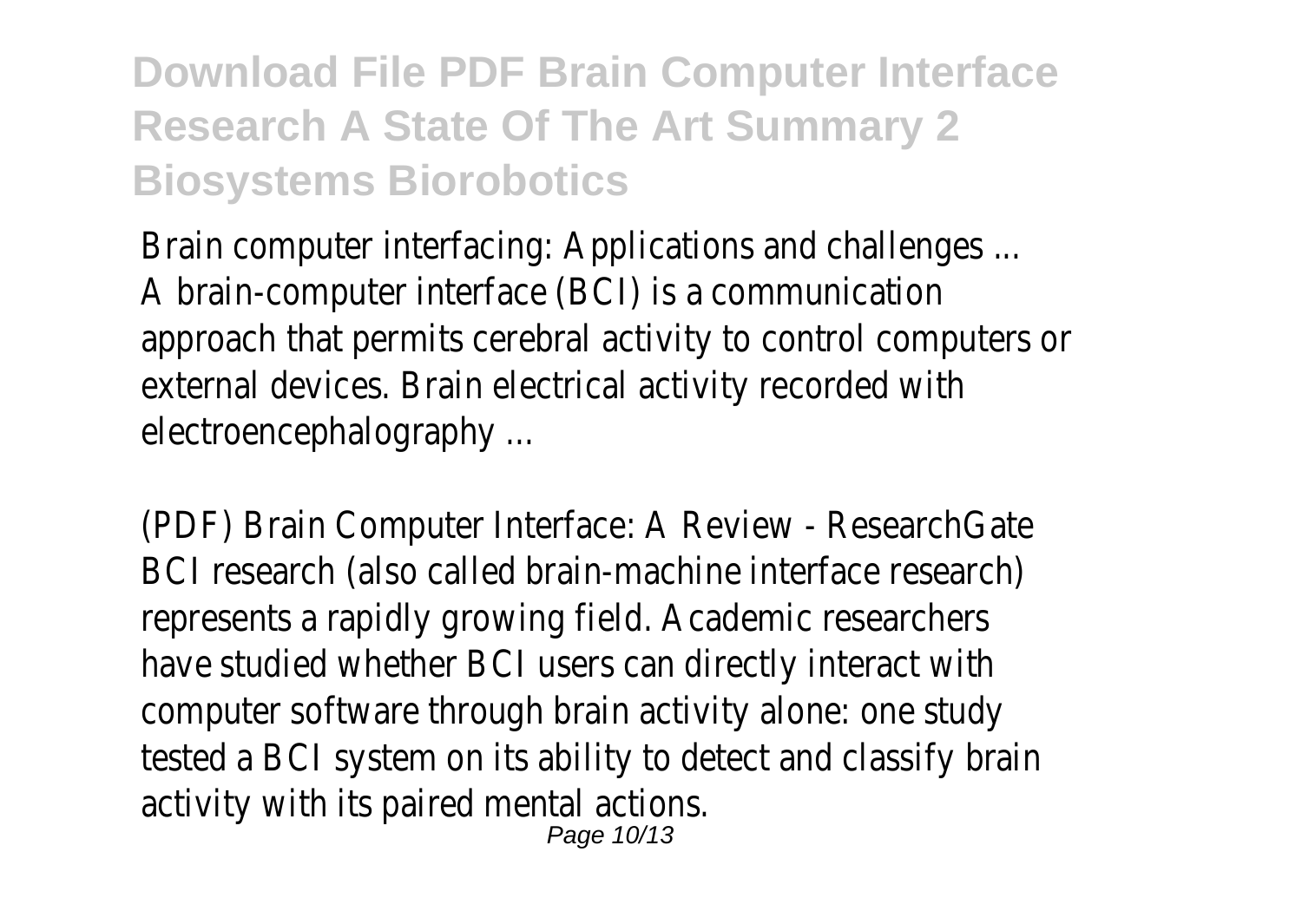The Introductory Guide to BCI (Brain-Computer Interface ... For expert Brain-Computer Interface researchers, the book introduces ideas that can help in the quest to interpret intentional brain control and develop the ultimate input device. It challenges researchers to further explore passive brain sensing to evaluate interfaces and feed into adaptive computing systems.

Brain-Computer Interaction: Applying our Minds to Human ... The advantages of a non-invasive brain-computer interface stem from the fact that it is much cheaper to work with and heavy research focus is always given to non-invasive BCI. Also, multiple people from diverse backgrounds can work on Page 11/13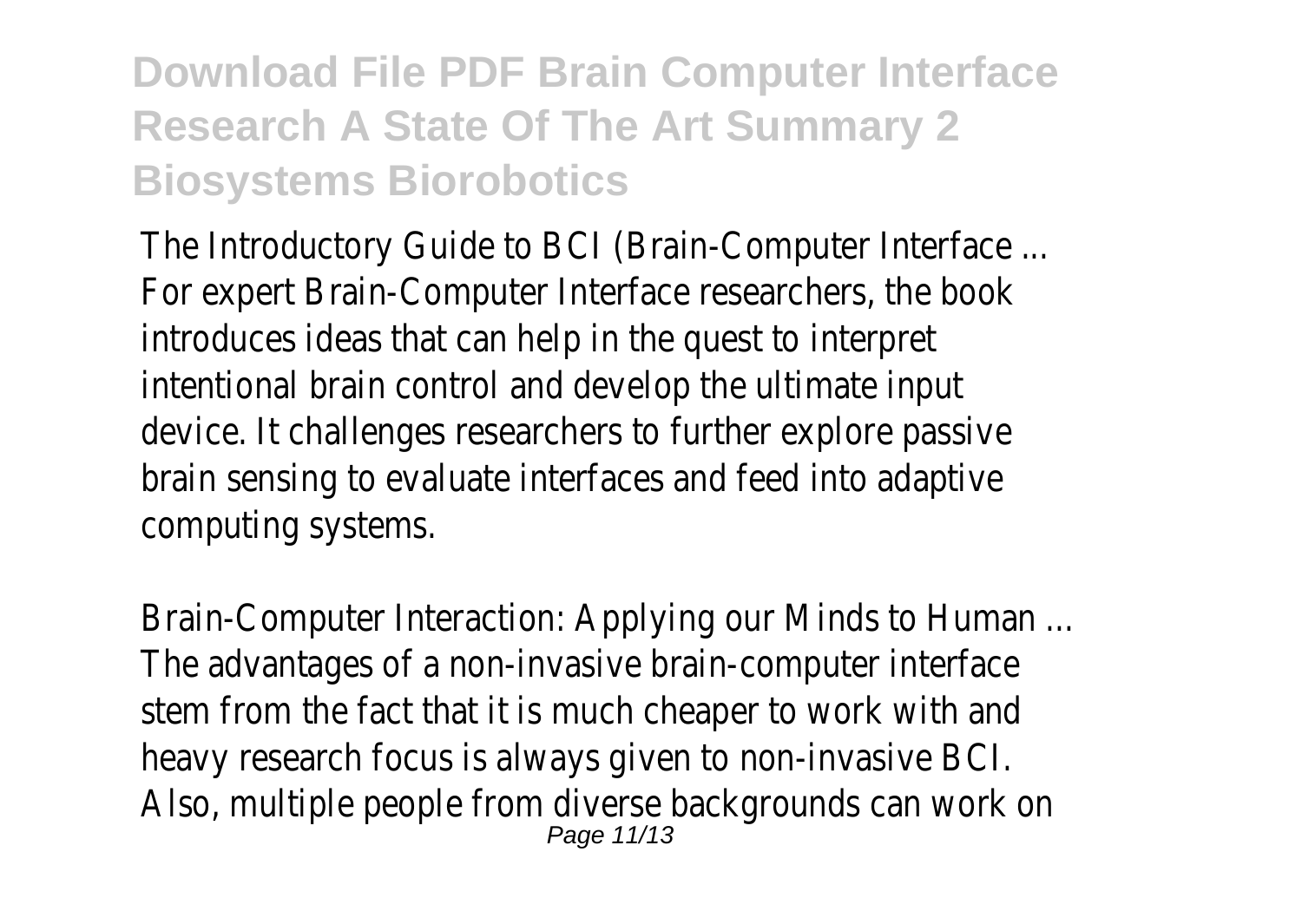**Download File PDF Brain Computer Interface Research A State Of The Art Summary 2 Bion-invasive BCI, whereas in the case of an invasive BCI, a** medical professional is always needed.

Brain Computer Interface (BCI): Technology, Types and ... BrainGate: a leading team of physicians, scientists and engineers. An extraordinary collaboration of internationally recognized laboratories, universities, and hospitals, streamlining the research process, ensuring its validity, and working to advance brain-computer interface technologies.

**BrainGate** 

Brain Computer Interface Group: University of Engineering & Technology: Pakistan: LIBPhys-UNL-FCT: NOVA University of Lisbon: Portugal: Laboratory for Neurophysiology and Page 12/13